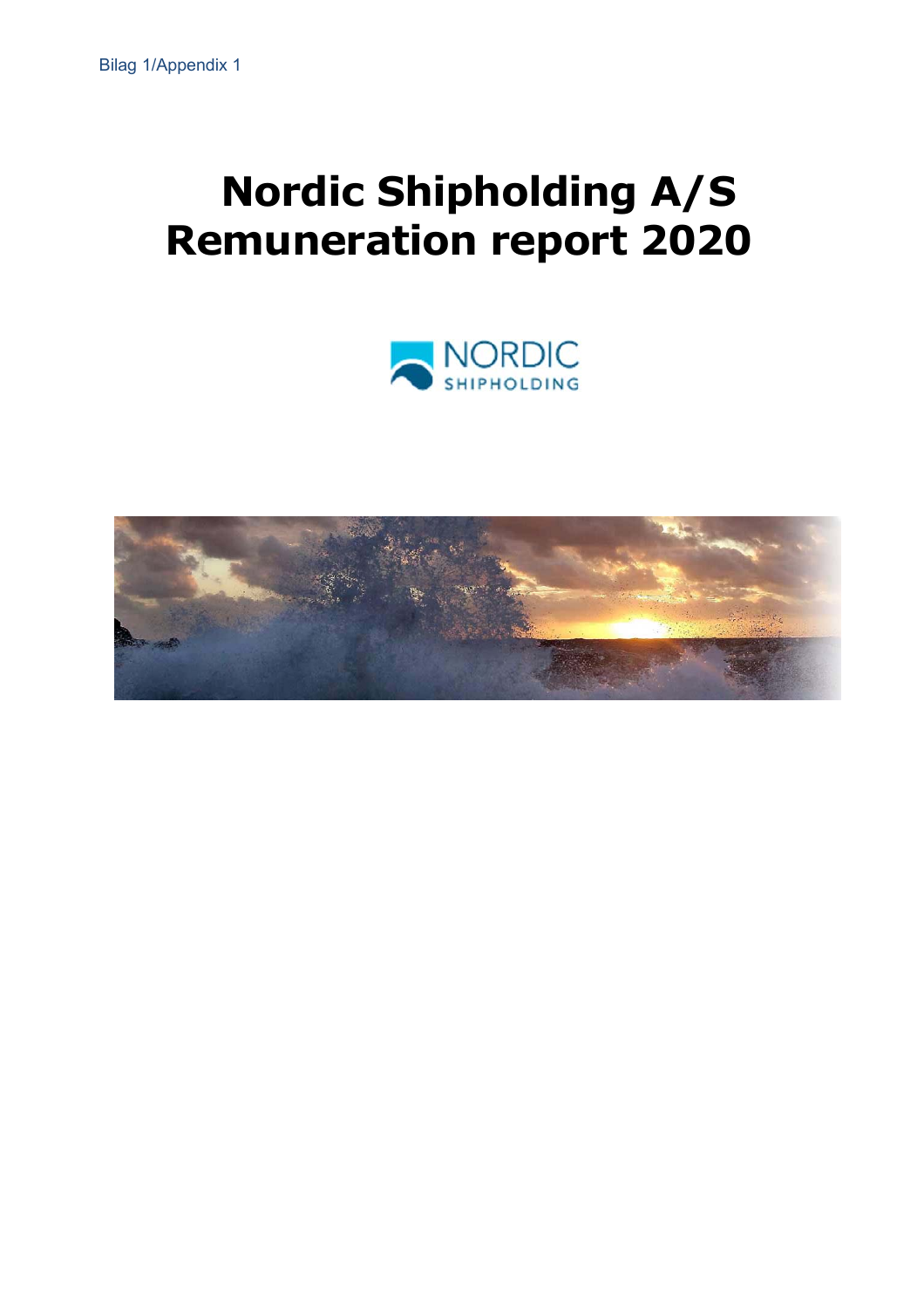## **Table of contents**

| 6 |  |
|---|--|
|   |  |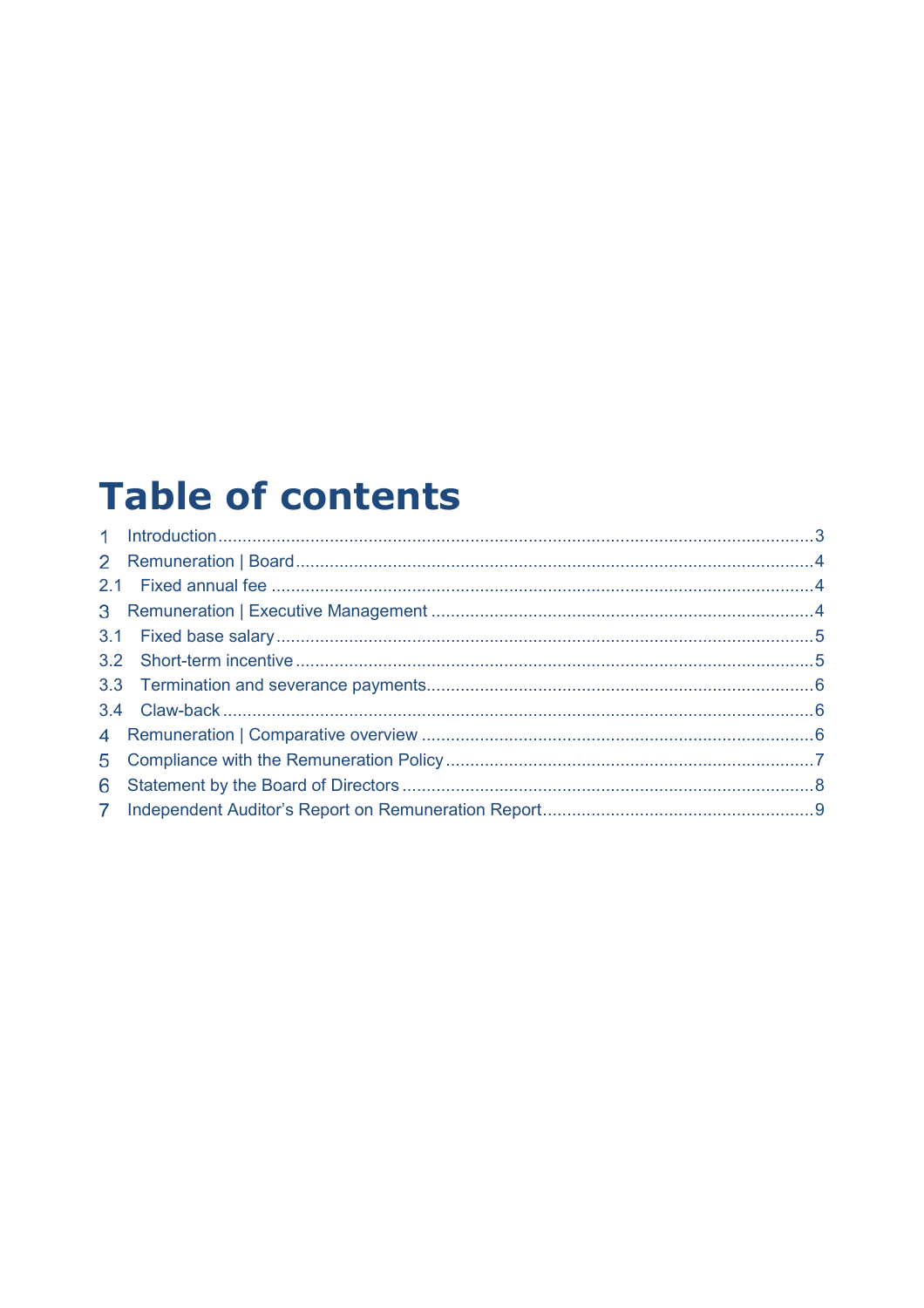#### **Introduction**

#### **Remuneration Report for the financial year 2020 | Nordic Shipholding A/S**

The Remuneration Report has been prepared in accordance with section 139 b of the Danish Companies Act and section 4.2.3 in Recommendations on Corporate Governance ("Recommendations") issued by the Danish Corporate Governance Committee.

This remuneration report (the "Report") provides an overview of the total remuneration received by each member of the board of directors ("Board") and of the executive management ("Executive Management") of Nordic Shipholding A/S, CVR no. 76351716 (the "Company") for the financial year 2020. The Executive Management includes the CEO of the Company registered as such with the Danish Business Authority.

The remuneration of the Board and Executive Management during the past financial year has been provided in accordance with the remuneration policy of the Company approved by the annual general meeting on 4 June 2020, which is available on the Company's website, www.nordicshipholding.com (the "Remuneration Policy"). The overall objectives of this Remuneration Policy are (i) to attain a suitable alignment between the interests of the Board of Directors and the Executive Management with those of the Company's shareholders; (ii) to ensure that Nordic Shipholding is able to retain and attract highly qualified members of management; and (iii) to ensure a strong correlation between pay and performance, taking into consideration the Company's long-term goals, continued sustainability.

The remuneration of the Board of Directors and the Executive Management is designed to support the strategic goals, long-term interests and sustainability of Nordic Shipholding and to promote value creation and sustainability for the benefit of the shareholders of the Company by continuing to offer a fixed remuneration of a size in line with market practice. The remuneration takes into account any management service agreements entered into with third party service providers.

The information included in the Report has been derived from the audited annual reports of the Company for the financial year 2020 available on the Company's website, www.nordicshipholding.com. All amounts are included in USD.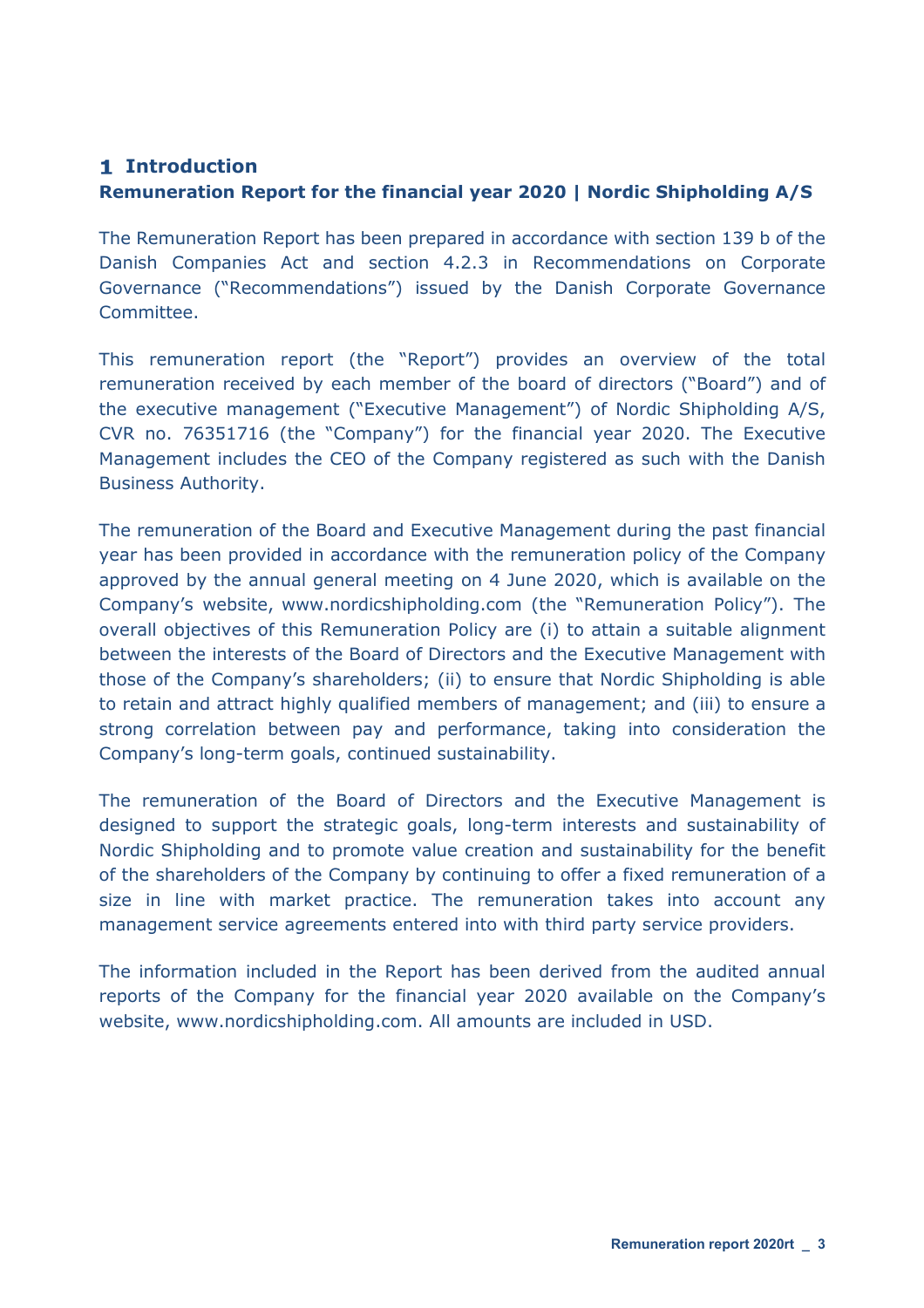## **Remuneration | Board**

## **2.1 Fixed annual fee**

Members of the Board receive a fixed annual base fee approved by the annual general meeting. This annual base fee shall be in line with market practice of comparable listed companies taking into account the required competencies, effort and scope of work of the members of the Board of Directors. Members shall not be entitled to receive any variable remuneration.

The following fees for the financial year 2020 were approved at the annual general meeting on 4 June 2020; USD 39,409 for the Chairman and USD 28,736 for ordinary Board members. Three Board members have waived their right to receive an annual base fee in light of the Company's financial circumstances due to their affiliation with the majority shareholder or position as CEO.

Given the Company's ownership structure and activities, it has been decided not to establish separate committees. The tasks of such committees are handled by the members of the Board collectively.

| Name and position               | Annual fee        | Allowance | <b>Benefits</b>     | Total<br>remuneration<br>2020 |
|---------------------------------|-------------------|-----------|---------------------|-------------------------------|
| Knud Pontoppidan, Chairman      | <b>USD 39,409</b> | N/A       | <b>USD</b><br>1,108 | <b>USD 40,517</b>             |
| Jon Lewis, Deputy Chairman      | N/A               | N/A       | N/A                 | N/A                           |
| Kanak Kapur, Board member       | N/A               | N/A       | N/A                 | N/A                           |
| Esben Poulsson, Board member    | <b>USD 28,736</b> | N/A       | N/A                 | <b>USD 28,736</b>             |
| Jens V. Mathiasen, Board member | <b>USD 28,736</b> | N/A       | N/A                 | <b>USD 28,736</b>             |
| Philip Clausius, Board member   | N/A               | N/A       | N/A                 | N/A                           |
| <b>Total (2020)</b>             | <b>USD 96,881</b> | N/A       | <b>USD</b><br>1,108 | <b>USD 97,989</b>             |

No Board members receive any remuneration from the Company's subsidiaries.

## **Remuneration | Executive Management**

The Board of Directors determines the base salary for the Executive Management. The base salary for the Executive Management shall be in line with market practice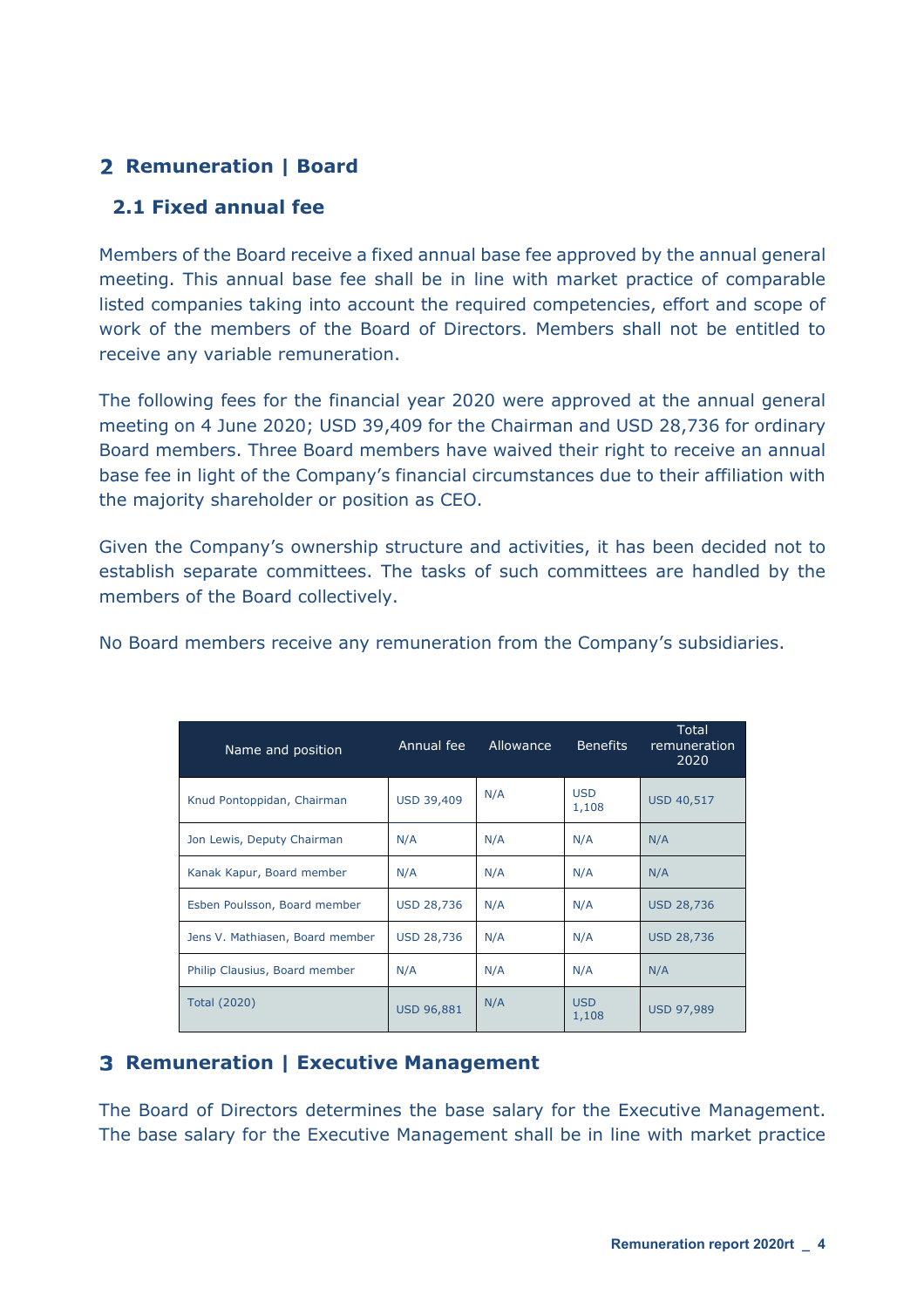in comparable listed companies and be based on the individual member's responsibilities and performance. The Company's interest in attracting, motivating and maintaining qualified members of the Executive Management must in general be taken into account.

The Executive Management shall be remunerated with a fixed annual base salary and shall not be entitled to pension contribution or variable remuneration.

The remuneration of the members of the Executive Management is assessed on an annual basis.

The remuneration must take into account any management service agreements entered into with third party service providers. No remuneration was awarded to the Executive Management during 2020, except the fee paid in consequence of the corporate management service agreement with the Company. The CEO is compensated from such management fee.

|                                | Fixed remuneration    |                |                 |                        |                          |                       |                    |  |
|--------------------------------|-----------------------|----------------|-----------------|------------------------|--------------------------|-----------------------|--------------------|--|
| Name and<br>position           | Base salary           | Other<br>fees' | <b>Benefits</b> | Extraordinary<br>items | Fee from<br>subsidiaries | Total<br>remuneration | Fixed,<br>variable |  |
| Philip Clausius,<br><b>CEO</b> | <b>USD</b><br>250,000 | N/A            | N/A             | N/A                    | N/A                      | <b>USD 250,000</b>    | 100/0              |  |

## **3.1 Fixed base salary**

The annual fixed base salary is intended to attract and retain competent executives with a view to contribute to the Company's ability to obtain its short- and long-term targets.

## **3.2 Short-term incentive**

 $\overline{a}$ 

The Board may decide to grant the Executive Management an annual cash bonus with a view to support achievement of the Company's strategic interests. The annual cash bonus, if granted, is intended to align the executive's interests with the Company's short-term and long-term targets in the Company's strategy and reward satisfactory results in relation to these targets. Payment of the cash bonus thus would depend on the achievement of certain predefined performance targets related to the achievement of strategic targets of the Company, which may be financial or non-

 $1$  This figure is estimated as part of the Corporate Management Agreement between Nordic Shipholding A/S and Transport Capital Pte. Ltd.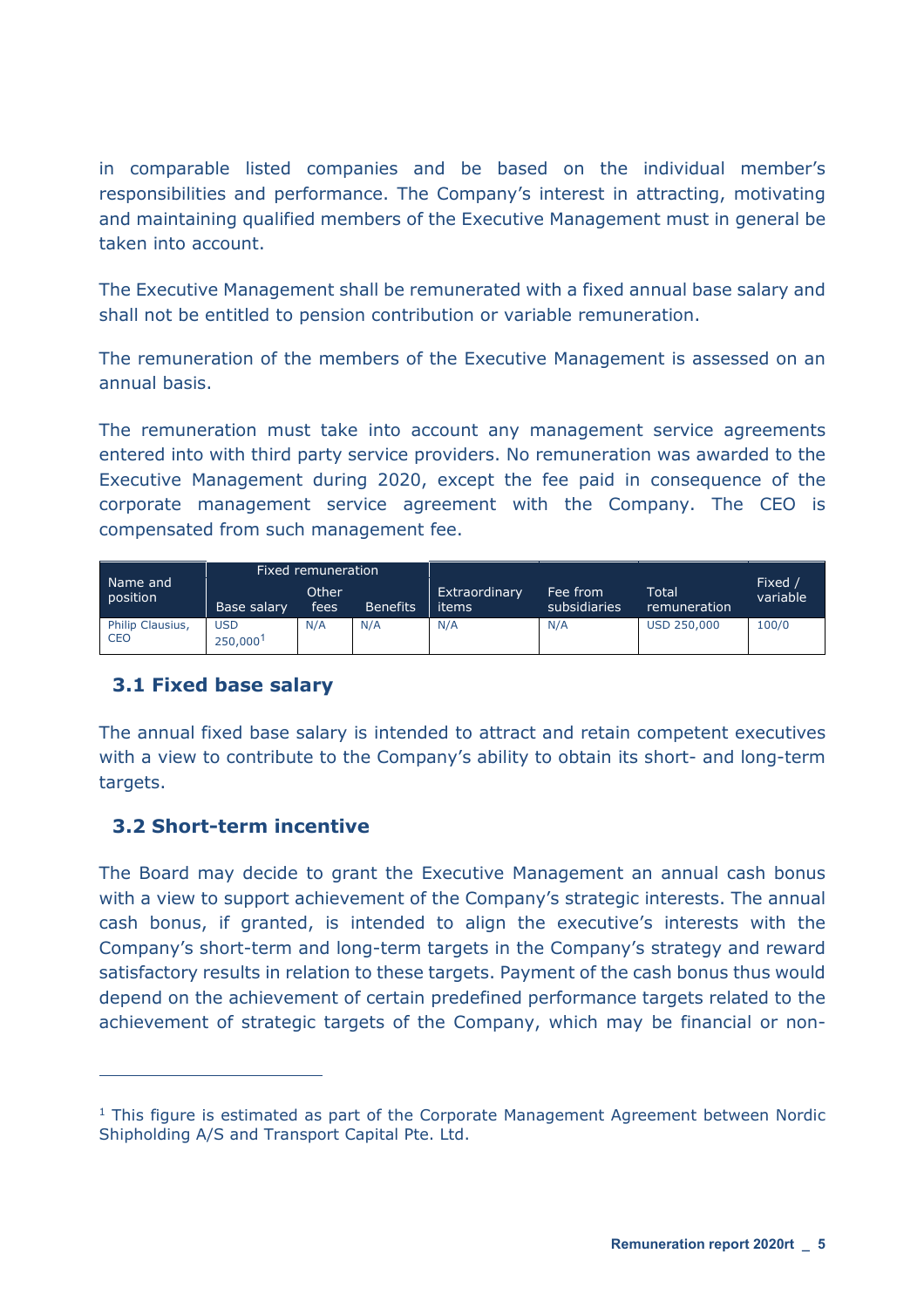financial and which may relate to the Group, the Company, the performance of the individual executive or the occurrence of certain events.

The level of achievement of individual performance targets, and thus the size of a cash bonus, shall in each case be determined by the Board. The size of the bonus may not exceed 100 % of the annual base salary of the Executive Management.

For the financial year 2020, no cash bonus was granted or paid.

#### **3.3 Termination and severance payments**

Employment agreements with the Executive Management may be ongoing (i.e. without a fixed term) and are subject to a maximum notice of termination of 12 months. The total value of remuneration relating to the notice period, including any severance pay, cannot exceed two years of remuneration, including all remuneration components, of the Executive Management.

#### **3.4 Claw-back**

The Company may decide to reduce or reclaim incentive remuneration in full or in part in cases where a cash bonus is payable or has already been provided to the Executive Management if the basis of data or accounts for such cash bonus is found to be materially incorrect.

In the financial year 2020, no incentive remuneration was reclaimed.

#### **Remuneration | Comparative overview**

The development in the remuneration of the Board and Executive Management over the past financial year is summarized in the table below. No share-based incentives have been paid to any member of the Board or Executive Management.

| <b>Financial results</b>               | Δ (2019-2020) |
|----------------------------------------|---------------|
| Result before taxes for the<br>Company | $(321.2\%)$   |
| Result after taxes for the<br>Company  | $(321.2\%)$   |
| Philip Clausius, CEO                   | $0\%$         |
| Knud Pontoppidan, Chairman             | $(13.4\%)$    |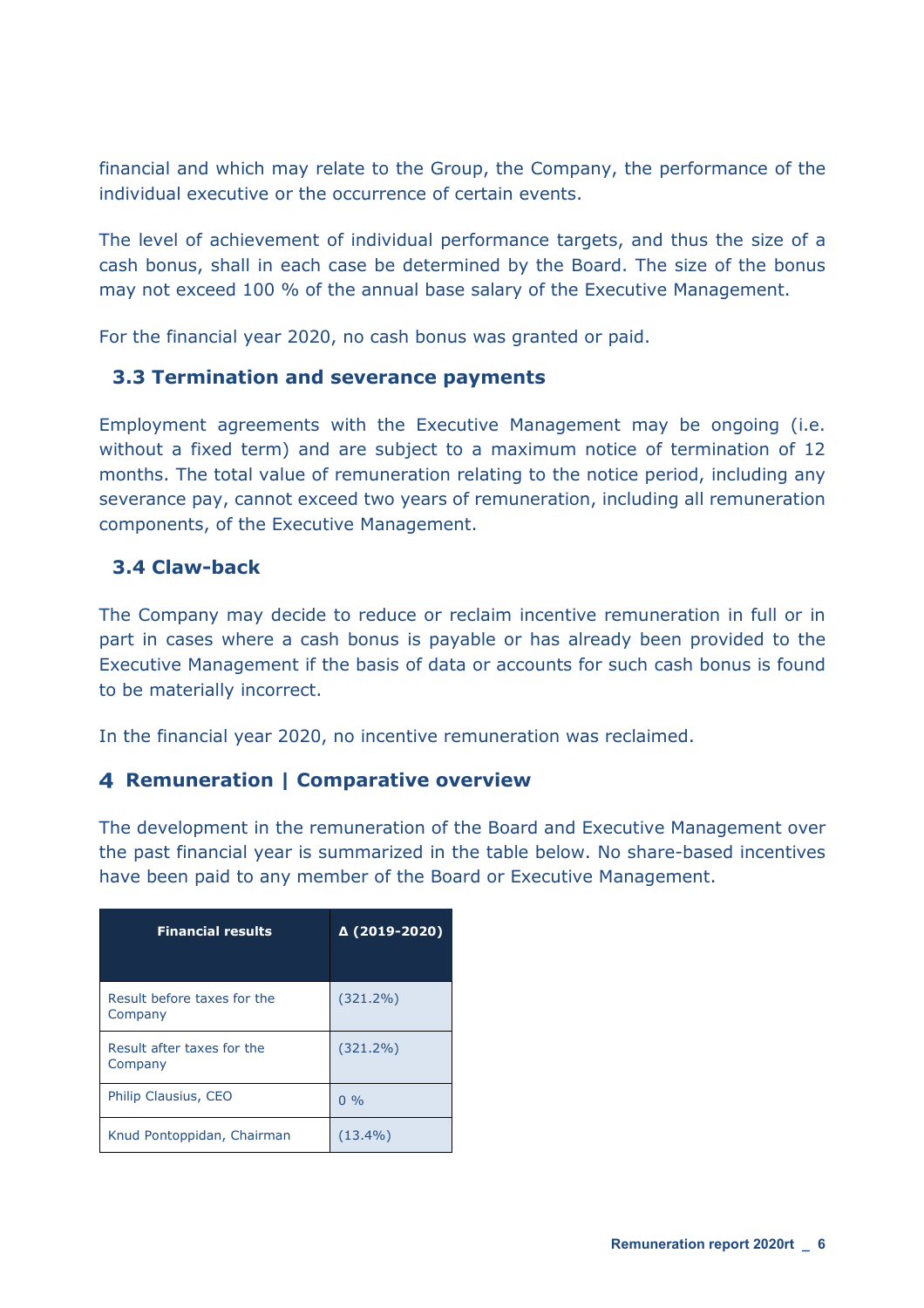| <b>Financial results</b>                                      | Δ (2019-2020) |
|---------------------------------------------------------------|---------------|
| Jon Lewis, Deputy Chairman                                    |               |
| Kanak Kapur, Board member                                     |               |
| Esben Poulsson, Board member                                  | $0\%$         |
| Jens V. Mathiasen, Board<br>member                            | 0.96          |
| Philip Clausius, Board member                                 |               |
| <b>Total remuneration to the</b><br><b>Board of Directors</b> | (5.9%)        |
| <b>Company Employees</b>                                      | 0%            |

## **Compliance with the Remuneration Policy**

The remuneration of the Board and Executive Management for the financial year 2020 is consistent with the framework provided by the Remuneration Policy. The Board of Directors consider the remuneration levels in line with market practice for companies of similar size, activity level and management structure. The total remuneration for the Board is considered below market level, as three Board members have waived their fees for 2020.

Similarly, the estimated remuneration paid to the Executive Management is considered in line with market practice, given the Company's management structure.

There has been no deviation or derogation from the framework provided by the Remuneration Policy.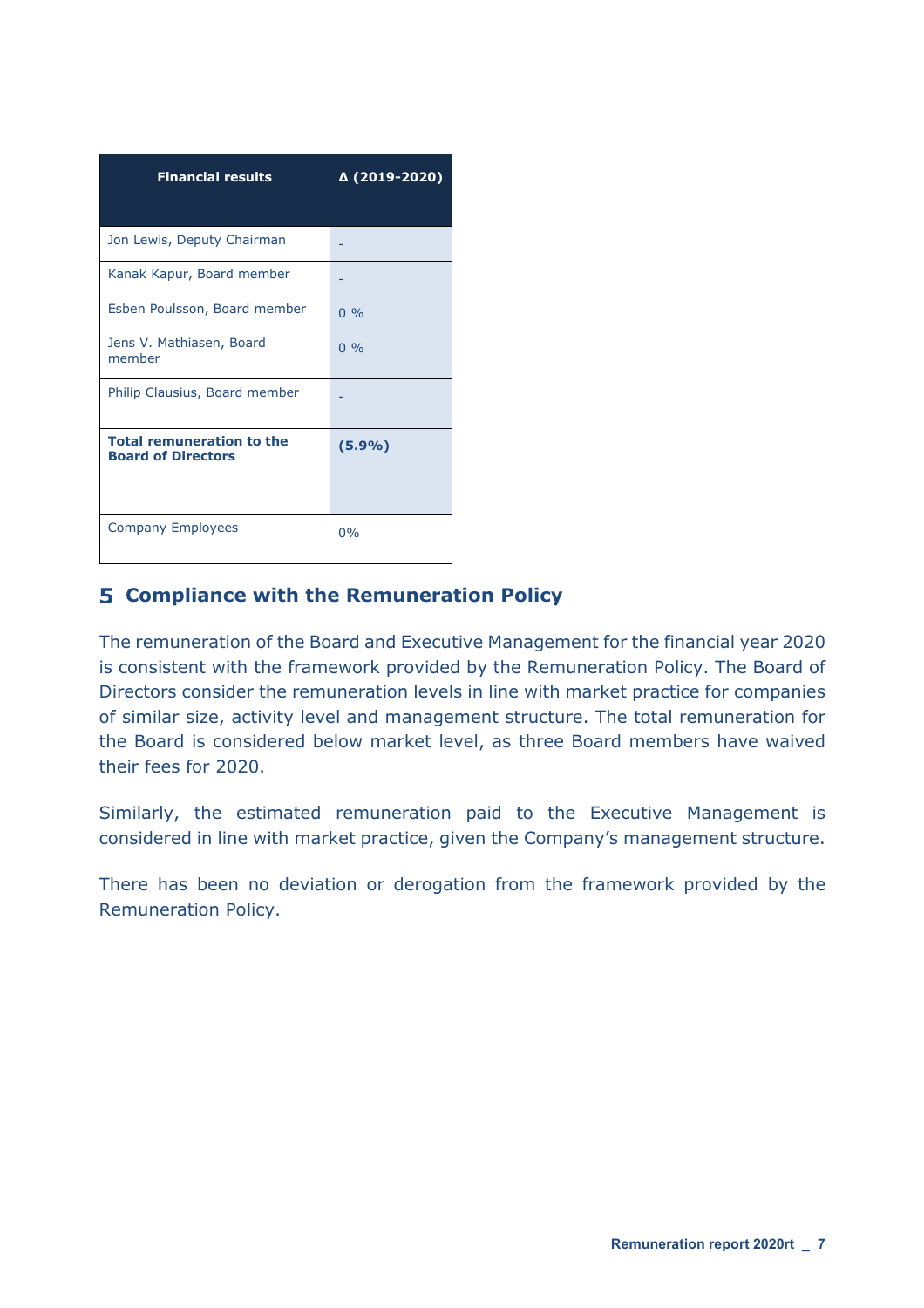#### **Statement by the Board of Directors**

The Remuneration Report is prepared in accordance with section 139b of the Danish Companies Act.

The Board of Directors has today considered and adopted the Remuneration Report of Nordic Shipholding A/S for the financial year 2020. The Remuneration Report will be presented for discussion at the Annual General Meeting 2021.

#### **Copenhagen, 24 March 2021**

Knud Pontoppidan Manah Jon Robert Lewis Kanak Kapur

Chairman of the Deputy Chairman of Board of Directors the Board of Directors

Esben Søfren Poulsson Jens V. Mathiasen Philip Clausius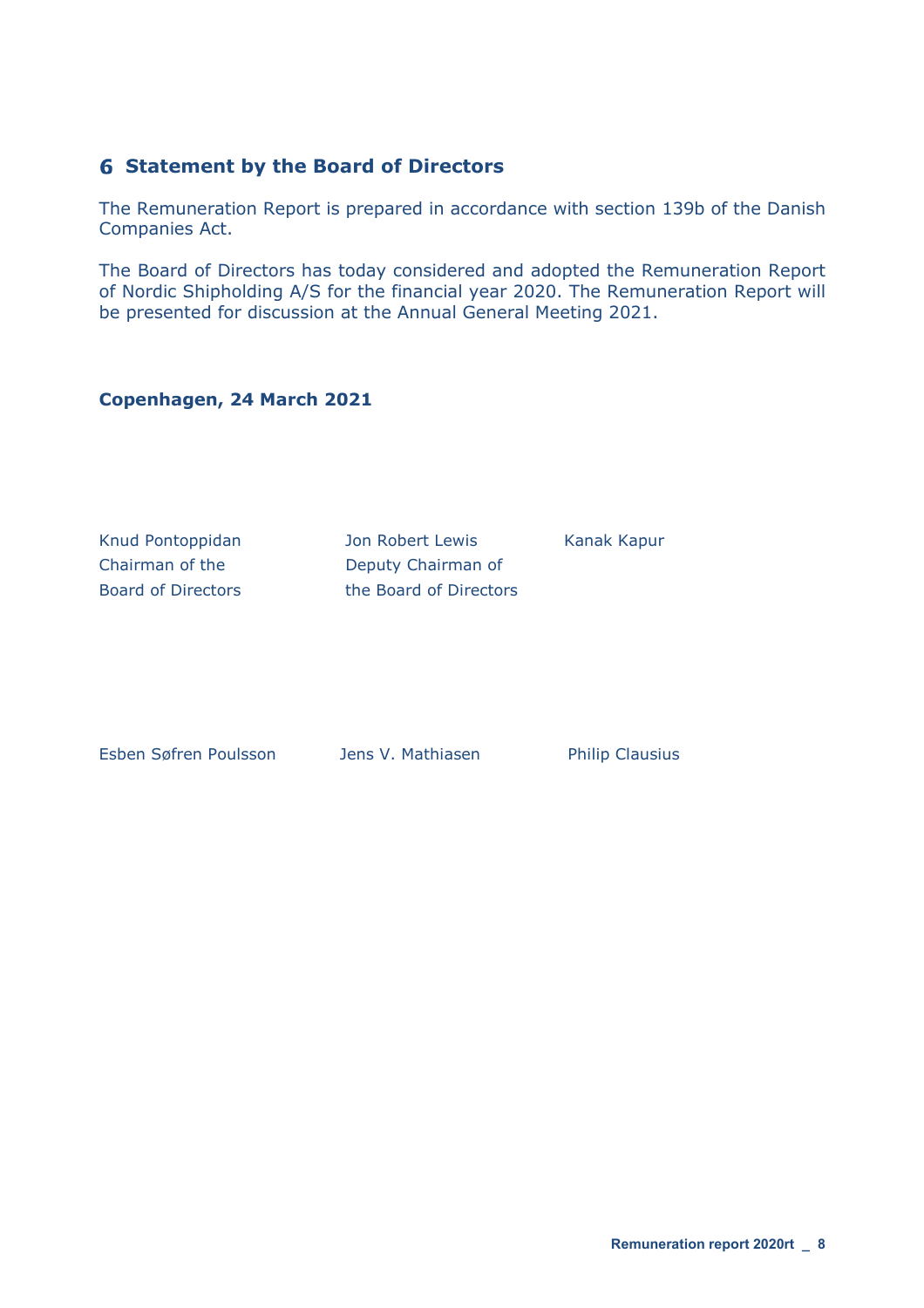## **Independent Auditor's Report on Remuneration Report**

#### *To the Shareholders of Nordic Shipholding A/S*

We have examined whether the remuneration report for Nordic Shipholding A/S for the financial year 1 January - 31 December 2020 contains the information required under section 139 b, subsection 3 of the Danish Companies Act.

We express reasonable assurance in our conclusion.

#### *The Board of Directors' responsibility for the remuneration report*

The Board of Directors is responsible for the preparation of the remuneration report in accordance with section 139 b, subsection 3 of the Danish Companies Act. The Board of Directors is also responsible for the internal control that the Board of Directors deems necessary to prepare the remuneration report without material misstatement, regardless of whether this is due to fraud or error.

#### *Auditor's independence and quality management*

We are independent of the company in accordance with the International Ethics **Standards** 

Board for Accountants' Code of Ethics for Professional Accountants (IESBA Code) and the additional ethical requirements applicable in Denmark. We have fulfilled our other ethical responsibilities in accordance with the IESBA Code, which is based on the fundamental principles of integrity, objectivity, professional competence and due care, confidentiality and professional behavior.

PricewaterhouseCoopers is subject to the International Standard on Quality Control, ISQC 1, and thus applies a comprehensive quality control system, including documented policies and procedures concerning compliance with ethical requirements, professional standards and current statutory requirements and other regulation.

#### *Auditor's responsibility*

Our responsibility is to express a conclusion on the remuneration report based on our examinations. We conducted our examinations in accordance with ISAE 3000 Assurance Engagements Other than Audits or Reviews of Historical Financial Information and additional requirements under Danish auditor regulation to obtain reasonable assurance in respect of our conclusion.

As part of our examination, we checked whether the remuneration report contains the information required under section 139 b, subsection 3 of the Companies Act, number 1 - 6, on the remuneration of each individual member of the Executive Board and the Board of Directors.